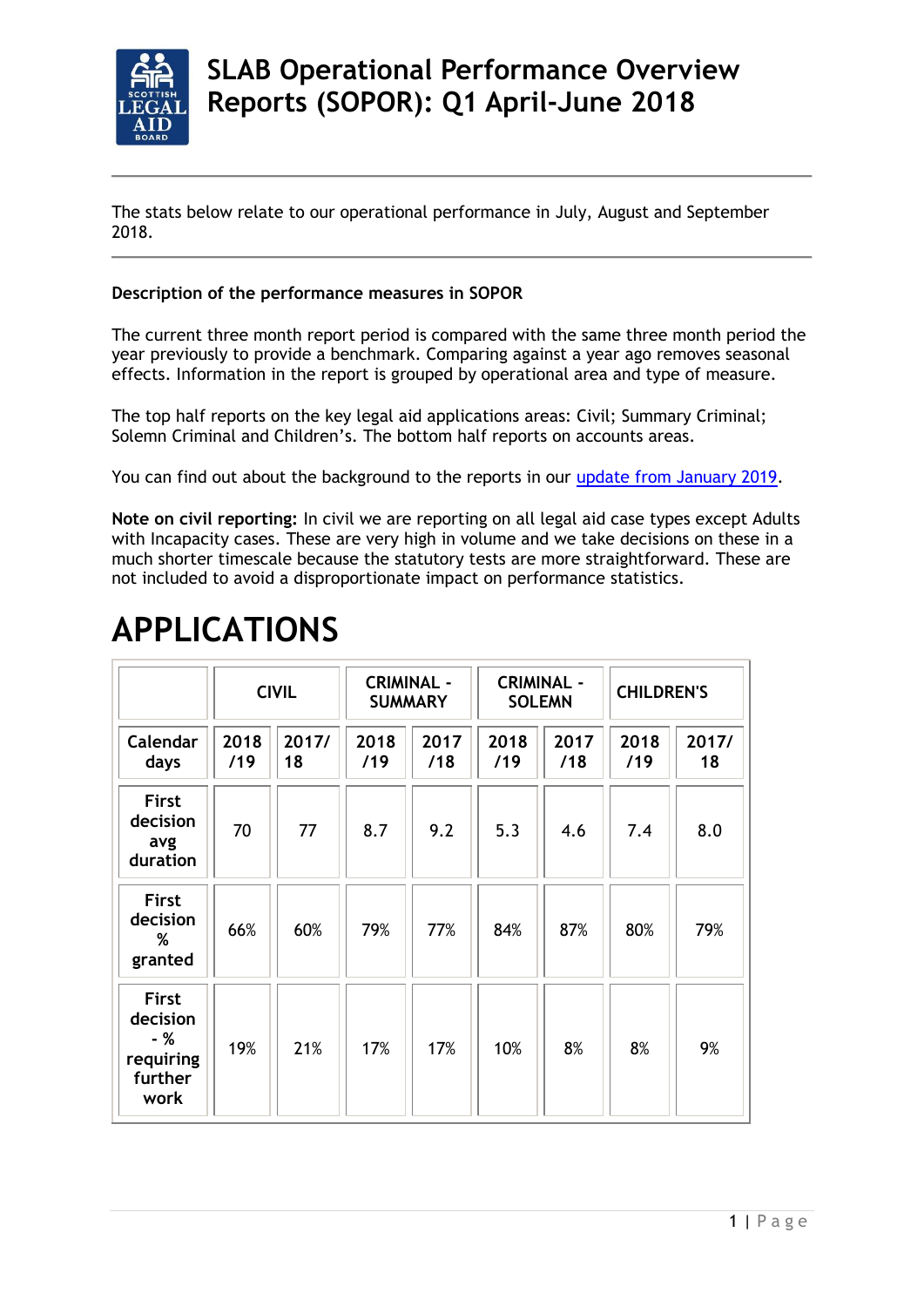## **COMMENTARY ON OUR PERFORMANCE WITH APPLICATIONS**

## **Civil Applications**

1. The first decision avg duration has remained at 70 days. The same period last year saw an increase in the avg duration so the difference has widened.

2. The grant rate has increased again to 66% compared to 60% in the same period 1 year ago.

3. The ratio of further work on the first decision which involves a review of our first decision to refuse civil legal aid has increased 1% point to 19% but this remains 2% lower compared to the same period last year, as fewer reviews have been submitted in this period relative to first decisions.

## **Solicitors Satisfaction & Accuracy Results**

4. The solicitor satisfaction survey results indicated that 63% of the solicitors who responded to the survey were satisfied with the service they received from us. Some suggested that it would be better if refusals set out what was needed for the application rather than setting out what was missing. While details of the information needed for the vast majority of application types can be found in our guidance this comment possibly reflects on the difficulties people have in accessing this information. As such the importance of the work of the GALA project in making our guidance simpler to follow and more readily accessible is clear. We hope that work on this issue will help the profession and staff and reduce such frustrations.

5. 99% of applications checked were marked as having a good level of accuracy, which compared to the same period last year is an increase of 2%.

#### **Criminal applications**

#### *Criminal – Summary*

6. First decision average durations reduced slightly from 9.2 days to 8.7 days as we continue to give more attention to reducing instances where we need to continue for further information and reducing the timescales of the longer cases. As a result, the grant rate of first instance cases is 2% higher than the same period last year. There has also been a reduction of 12% in applications received which has allowed us to take decisions faster.

## *Criminal – Solemn*

7. First instance durations rose slightly from 4.6 days to 5.3 days. The grant rate of first instance cases fell marginally from 87% to 84%. The attention given to continued cases seems to be having less of an impact in solemn cases at present. Solemn decisions taken and applications received are both down by 1% on last year. However, some staff retraining and a reduction in the team's staffing numbers compared to last year will also have contributed to the slight increase in durations.

## **Solicitors Satisfaction & Accuracy Results**

8. The latest Solicitor Satisfaction surveys were based on 55 responses received and showed that 70% were satisfied with the service received by Criminal Applications, with 12% dissatisfied. Those who were satisfied commented on staff being helpful and efficient, giving good responses to phone calls, dealing with queries well, and noticed improved turnaround times. Those who were not satisfied mentioned multiple continuations, difficult phone calls, problems with the online system, complexities with ABWOR and dissatisfaction about the current half fee arrangements. Although the positive comments outweighed the negative we have recently been working on improving our customer service and our communications with the profession. We are also working on introducing improvements to the Criminal online systems. Complexities with the legal aid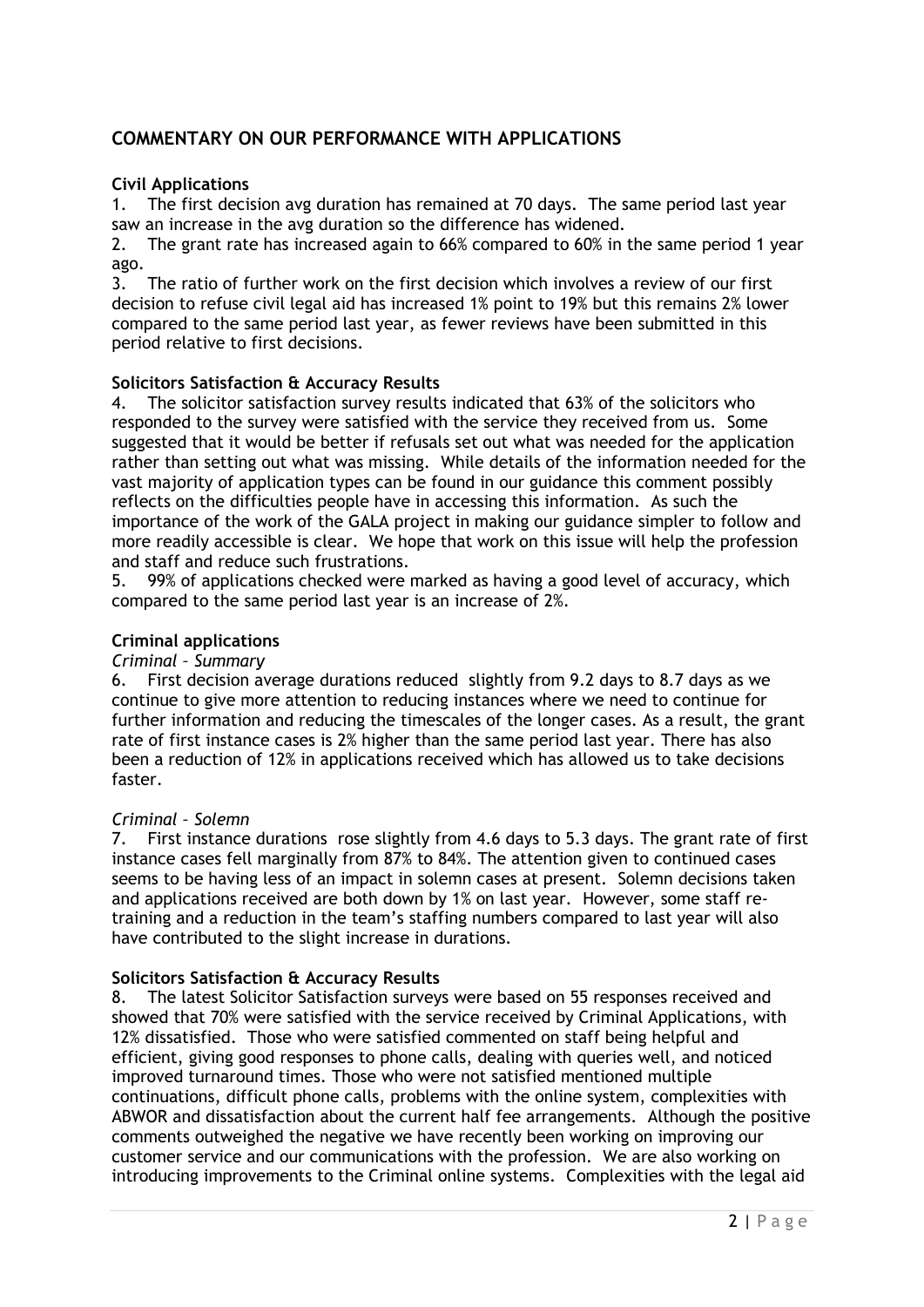processes and fees are being considered as part of the current simplification programme.

## **Children's applications**

9. First decision average durations improved with a move from 8.0 days to 7.4 days when compared to the same period 1 year ago. The grant rate of first instance cases has also improved slightly by 1% to 80% when compared to the same period last year.

## **Solicitors Satisfaction & Accuracy Results**

10. The latest solicitor satisfaction survey results indicate that 67% of solicitors were satisfied with our service.

11. 99% of applications checked were marked as having a good level of accuracy, which compared to the same period last year is an increase of 11%.

## **GUIDE TO APPLICATION INFORMATION IN THE SOPOR REPORTS**

## **First Decision Average Duration**

The key duration shown for applications is the average time, in calendar days, from the receipt of a main legal aid application by SLAB, to when we take the first decision on it. This duration includes all weekends and holidays. It also includes any period where we are waiting for a response because we are asking the solicitor, or applicant, for more information to help us take the decision.

This indicator measures both the workflow performance of SLAB but also the degree to which solicitors and applicants are managing to provide all necessary information for decisions to be taken.

## Indication of how well performing: LOWER is better.

## **First Decision - % Granted**

The first decision on a legal aid application can be one of three main types: grant; refuse; or not consider due to lack of information. The first decision granted measure is the number of grants as a percentage of the total number of first decisions in the period.

This indicator measures the effectiveness with which SLAB is facilitating solicitors to make appropriate and complete applications – i.e. getting it right first time.

## Indication of how well performing: HIGHER is better.

## **First Decision - % Requiring Further Work**

The requiring further work measure is the number of cases requiring further work as a percentage of the total number of first decisions in the period.

Further work (FW) means any work on a case after the first decision has been taken. For example if a case is refused at first instance and then a review is submitted - assessing the review is treated as further work. Similarly if we ask for more information in determining a case to start and this is not received we will "not consider" the case. At this stage a solicitor can respond and supply more information which we will then look at – again this is considered as further work.

This indicator measures a number of different key elements of the process: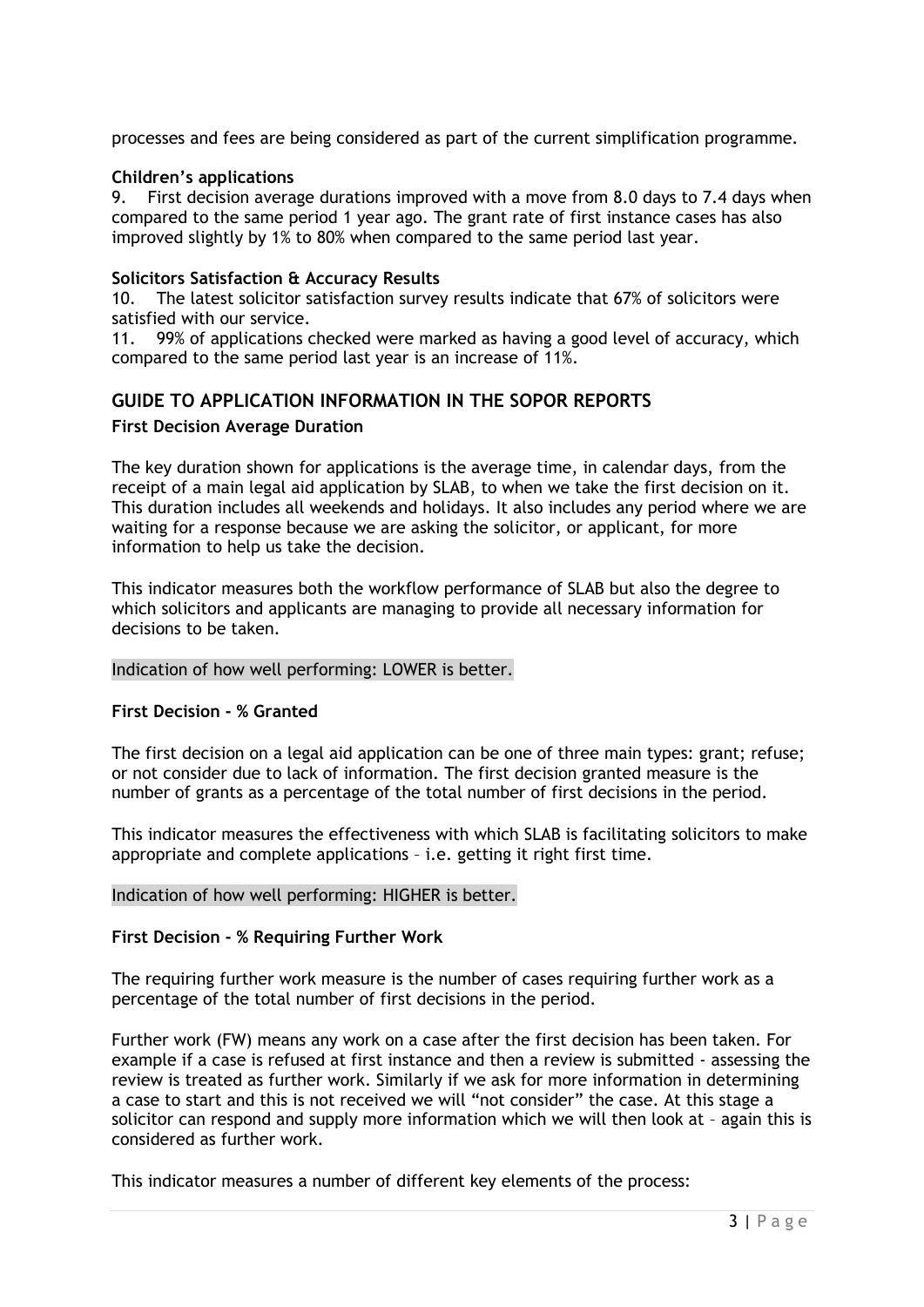- the effectiveness with which SLAB is getting correct applications in the first instance;
- that SLAB is making correct decisions;
- the effectiveness with which SLAB is communicating those decisions.

Poor performance in any of those areas could result in an increase in this ratio.

Indication of how well performing: LOWER is better.

## **NOTES**

% of applications granted = number of grants divided by total number of decisions

## **Applications: Solicitor satisfaction & accuracy**

|                           | <b>CIVIL</b> |         |         | <b>CRIMINAL</b> | <b>CHILDREN'S</b> |         |
|---------------------------|--------------|---------|---------|-----------------|-------------------|---------|
|                           | 2018/19      | 2017/18 | 2018/19 | 2017/18         | 2018/19           | 2017/18 |
| Solicitor<br>satisfaction | 63%          |         | 70%     |                 | 67%               |         |
| Accuracy<br>(4 only)      | 99%          | 97%     | 99%     | 91%             | 99%               | 88%     |

## **GUIDE TO SOLICITOR SATISFACTION & ACCURACY**

We have trialled a new approach to surveying solicitors about their satisfaction with our service. Solicitors were asked to indicate their satisfaction using a 5-point scale. The percent satisfied score reported here is the percent of solicitors who responded either Fairly Satisfied (4) or Very Satisfied (5) on the scale.

The satisfaction question was targeted separately on a 3-month rolling basis at solicitors carrying out Civil work, Criminal work and Children's work. Within each area one question was asked regarding the applications service and one question was asked regarding the accounts service.

In the first month we asked the application question and the accounts question of solicitors who had made any civil applications in the past 3 months. In the second month we did the same for criminal and in the third month we did the same for childrens. Then in the fourth month we went back to civil and repeated the approach.

We developed this approach to minimise the level of repeat questioning any individual solicitor might receive in one month. We also provided the option for solicitors to respond with open comments in a free-text box.

The initial results of these surveys were described in a [news item](https://www.slab.org.uk/providers/mailshots/newsfeed/Survey.html) in October 2018.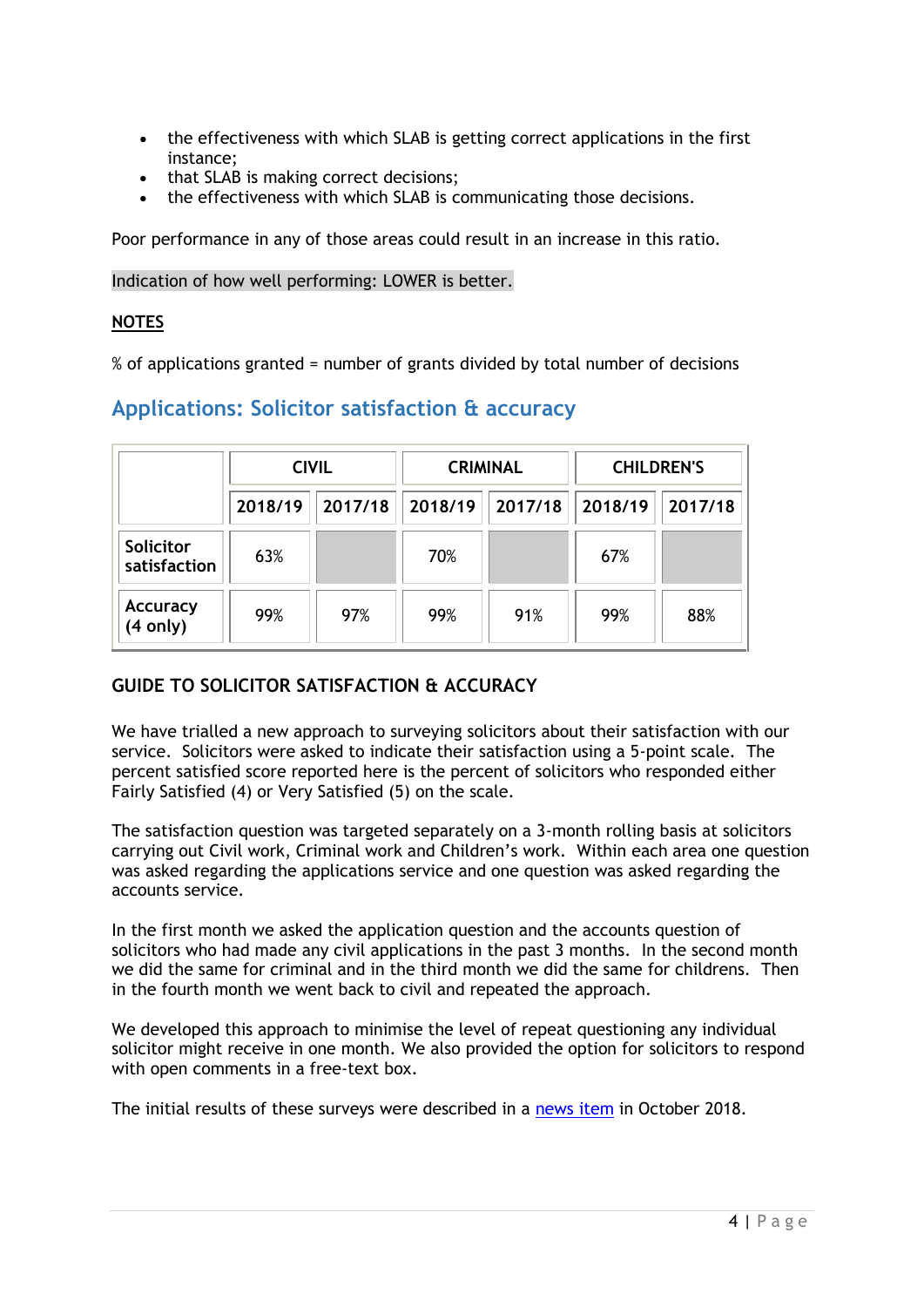## **Accuracy**

This is being measured by the Independent Checking & Quality Unit (ICQU) team through sampling of cases in both the applications and accounts areas. Scoring Accuracy has been given a range of 1 to 4.

1 = Fundamental error – an error caused an incorrect decision to be taken;

2 = Non-fundamental error – an error was found but this did not result in an incorrect decision;

3 = Issue – a correct decision was taken but some of the justification was inaccurate ;

4 = Correct decision taken with the correct justification

The percentage figure reported is the percent of measurements that are scored 4, i.e. Correct. This is a more discriminating figure compared with the previous implementation of Accuracy when only errors affecting decision, i.e. 1s, were reported as incorrect.

|                                                       | <b>CIVIL</b> |         |         | <b>CRIMINAL</b> | <b>CHILDREN'S</b> |         |
|-------------------------------------------------------|--------------|---------|---------|-----------------|-------------------|---------|
| Average<br>calendar<br>days to<br>bank                | 2018/19      | 2017/18 | 2018/19 | 2017/18         | 2018/19           | 2017/18 |
| - Initial<br>assessments                              | 24           | 24      | 12      | 12              | 15                | 20      |
| <b>Negotiations</b>                                   | 58           | 57      | 37      | 35              | 30                | 31      |
| - Combined                                            | 29           | 28      | 13      | 13              | 18                | 21      |
| <b>Initial</b><br>assessments<br>% paid in<br>full    | 63%          | 63%     | 90%     | 86%             | 49%               | 57%     |
| Ratio of<br>negotiations<br>to initial<br>assessments | 16%          | 15%     | 4%      | 5%              | 24%               | 15%     |

# **ACCOUNTS**

## **COMMENTARY ON OUR PERFORMANCE WITH APPLICATIONS**

## **Civil Accounts**

1. The days to assess the initial account, at 24 days for the 3 months, is the same as the comparative 3 months in 2017. Although this is an increase of 2 days from the previous 3 months this is not unexpected due to resource pressures within the department.

2. The average durations for negotiations also increased slightly in the period, from 57 days to 58 days.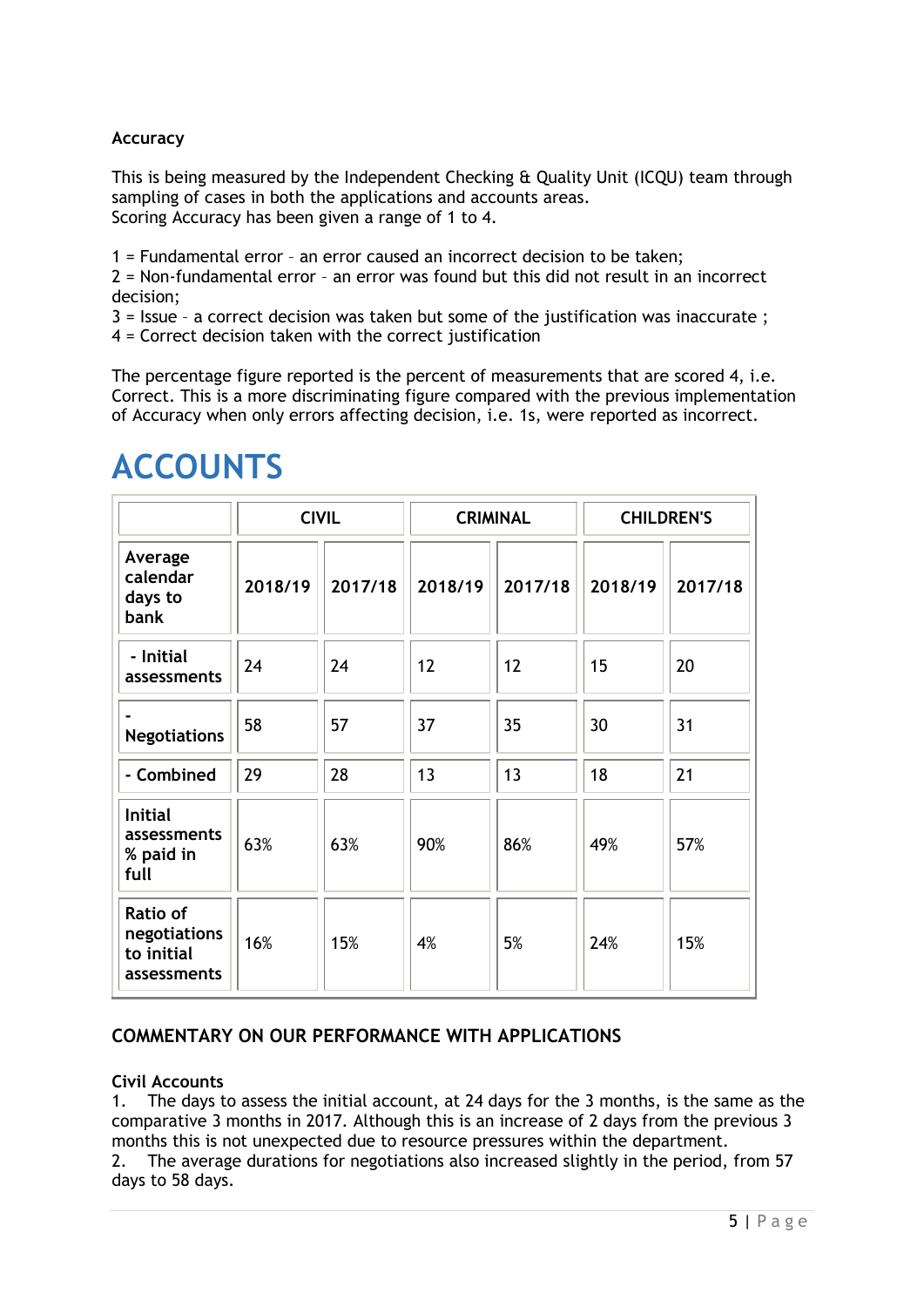3. The percentage of accounts which were able to be paid in full in the first instance, at 63%, remained the same as the comparative 3 months in 2017.

4. Accuracy in the period dropped from 96% being scored as a 4 in the three months to September 2017 to 93% in the same period in 2018.

5. The results of the customer satisfaction showed 48% of respondents viewed their interactions to be either fairly or very satisfactory and a further 17% neither satisfied nor dissatisfied.

6. There were positive comments provided by solicitors in terms of the helpfulness of staff and the improved speed of payment. However, this was mixed, as expected, with negative comments in relation to abatements.

## **Criminal Accounts**

7. The days to assess the initial account, at 12 days in the 3 months to September 2018, is the same as in the comparable period in 2017. Although this is an increase of 2 days from the previous 3 months this again is not unexpected due to resource pressures within the department.

8. The average durations for negotiations increased in the period from 35 days in both the previous 3 months and the comparable period in 2017 to 37 days. This increase stems primarily from a small number of accounts where the firms took a long time to respond.

9. The percentage of accounts which were able to be paid in full in the first instance has increased to 90% compared to 86% in the comparative 3 months in 2017.

10. Accuracy in the period improved from 98% being scored as a 4 in the three months to September 2017 to 99% in the same period in 2018.

11. The results of the customer satisfaction showed good levels of satisfaction with 68% of respondents viewing their interactions to be fairly or very satisfactory and a further 14% neither satisfied nor dissatisfied.

12. Comments from solicitors were mainly positive and related to the helpfulness of staff and the improved speed of payment. There were a few negative comments in relation to complexities of the fees and abatements. We are working with Scottish Government in relation to potentially simplifying fees and have already provided options to them for this.

## **Children's Accounts**

13. The days to assess the initial account have improved from 20 days, in the 3 months to September 17, to 15 days in 2018.

14. The average durations for negotiations improved in the period, from 33 days in the previous 3 months (and 31 days in the comparable period in 2017) to 30 days.

15. Accuracy in the period improved from 83% being scored as a 4 in the three months to September 2017 to 92% in the same period in 2018.

16. The results of the customer satisfaction showed 58% of respondents viewed their interactions to be fairly or very satisfactory with a further 32% neither satisfied nor dissatisfied.

17. Comments from solicitors were mainly positive and related to the helpfulness of staff and the improved speed of payment. The only one negative comment again related to abatements.

## **[GUIDE TO ACCOUNTS INFORMATION IN THE SOPOR REPORTS](https://www.slab.org.uk/about-us/what-we-do/Performance/quarterone2018.html)**

## **Average calendar days to bank**

The **Initial Assessments** duration is a measure of the time from registration of the account to the date payment is received into the solicitor's bank account. It includes any period where we have asked and are waiting for more information from the solicitor to help us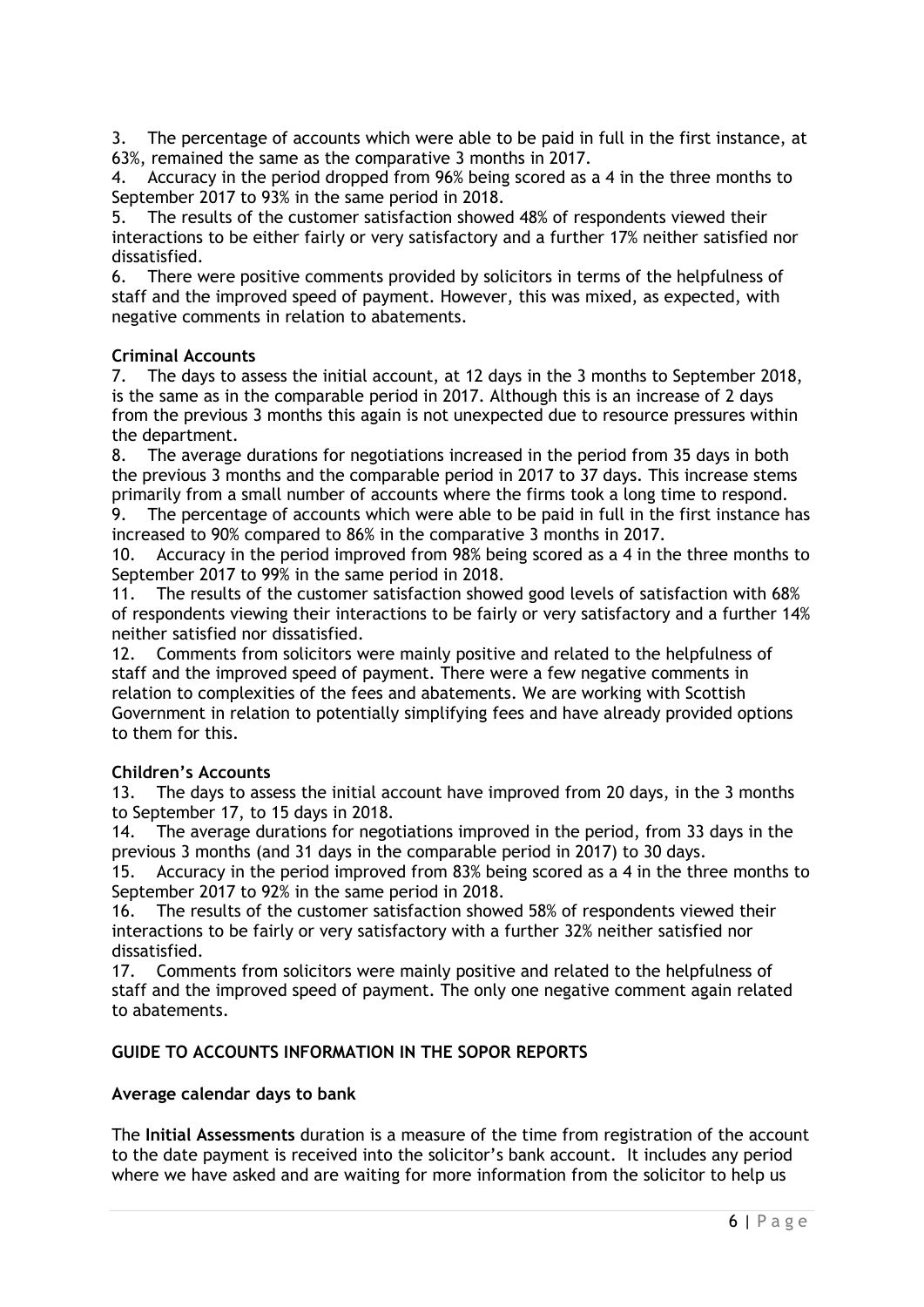assess the account.

The **Negotiation** duration is the same measure but for accounts that are follow-up accounts to negotiate over sums that we have deducted – known as abatements - from initial accounts.

The **Combined** duration is the total average duration for all accounts – i.e. both Initial Assessments and Negotiation accounts combined together.

#### Indication of how well performing: LOWER is better.

#### **Initial Assessment - % paid in full**

The paid in full measure is the percentage of accounts that we are able to pay the full amount solicitors are claiming, i.e. without abating them. 'Abatement' describes the process by which the amount paid by SLAB includes one or more deductions from the amount claimed by a solicitor. This can occur for many different reasons. Subsequent negotiations with firms can result in part or all of the sum abated being reinstated, often because we are provided with further information that allows us to be satisfied that a claim is valid or reasonable. This can be additional information (such as vouching) to support a claim, or an explanation to justify a particular activity which had appeared to us on the face of it to be unnecessary, unreasonable or uneconomical.

SLAB is required to protect the Legal Aid Fund from unjustified expenditure; however this needs to be undertaken in a manner that is seen to be fair, transparent and done in a consistent and efficient manner. Ultimately we will be using the information on what we finally pay against, the original lodged amount and the initial payment to understand how we can ensure more could be paid at the first instance.

#### Indication of how well performing: HIGHER is better.

#### **Negotiations as a % of Initial Assessments**

This measure shows the number of negotiation accounts paid as a percentage of the number of first instance accounts paid in a period. This indicator measures a number of different key elements of the process:

- the effectiveness with which SLAB is getting correct applications in the first instance;
- that SLAB is making correct decisions;
- the effectiveness with which SLAB is communicating those decisions.

Poor performance in any of those areas could result in an increase in this ratio.

Indication of how well performing: LOWER is better.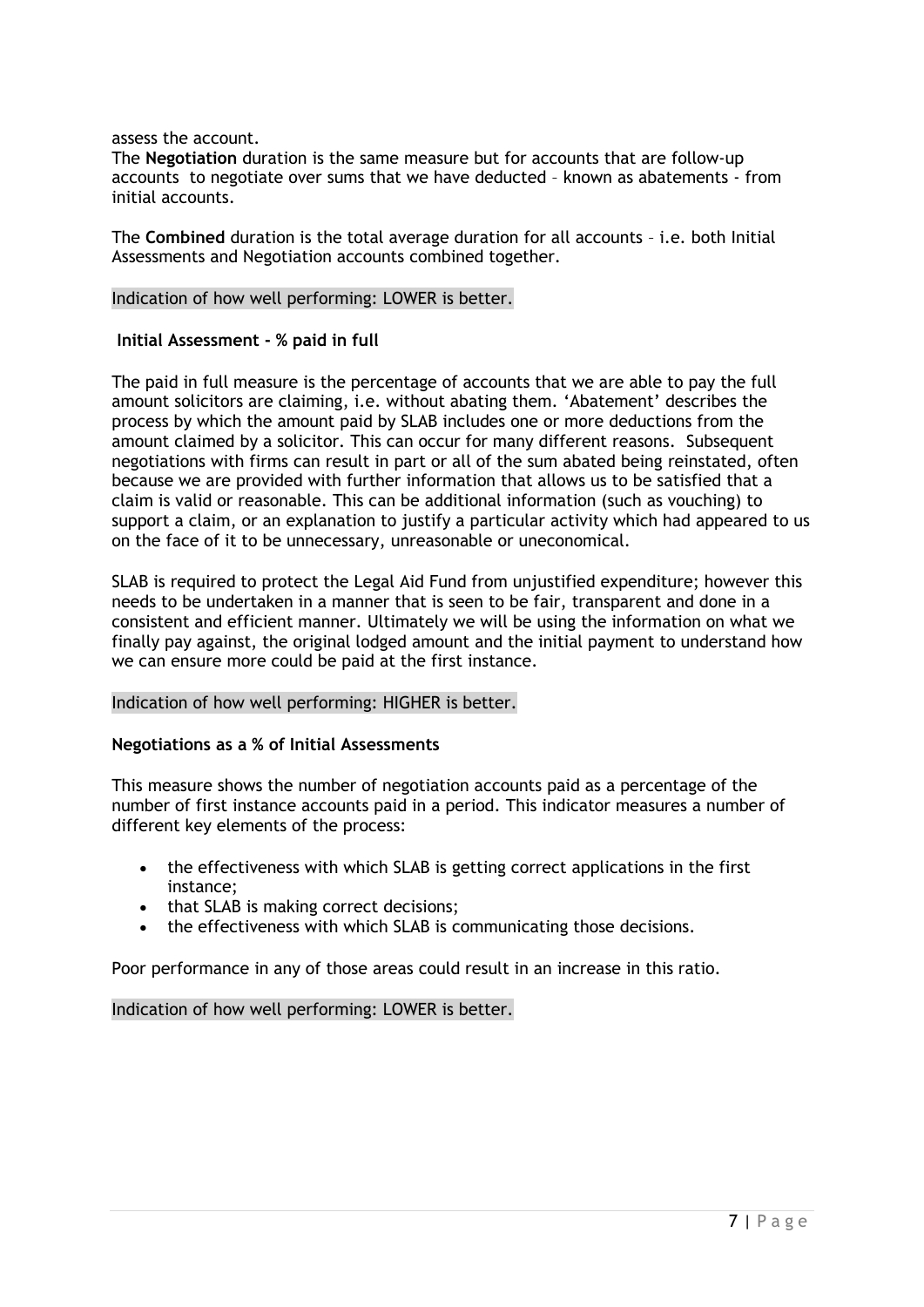## **Accounts: solicitor satisfaction & accuracy**

|                           | <b>CIVIL</b> |         |         | <b>CRIMINAL</b> | <b>CHILDREN'S</b> |         |
|---------------------------|--------------|---------|---------|-----------------|-------------------|---------|
|                           | 2018/19      | 2017/18 | 2018/19 | 2017/18         | 2018/19           | 2017/18 |
| Solicitor<br>satisfaction | 48%          |         | 68%     |                 | 58%               |         |
| Accuracy<br>(4 only)      | 93%          | 96%     | 99%     | 98%             | 92%               | 83%     |

## **GUIDE TO ACCOUNTS: SOLICITOR SATISFACTION & ACCURACY**

We have trialled a new approach to surveying solicitors about their satisfaction with our service. Solicitors were asked to indicate their satisfaction using a 5-point scale. The percent satisfied score reported here is the percent of solicitors who responded either Fairly Satisfied (4) or Very Satisfied (5) on the scale.

The satisfaction question was targeted separately on a 3-month rolling basis at solicitors carrying out Civil work, Criminal work and Children's work. Within each area one question was asked regarding the applications service and one question was asked regarding the accounts service.

In the first month we asked the application question and the accounts question of solicitors who had made any civil applications in the past 3 months. In the second month we did the same for criminal and in the third month we did the same for childrens. Then in the fourth month we went back to civil and repeated the approach.

We developed this approach to minimise the level of repeat questioning any individual solicitor might receive in one month.

We also provided the option for solicitors to respond with open comments in a free-text box.

The initial results of these surveys were described in a [news item](https://www.slab.org.uk/providers/mailshots/newsfeed/Survey.html) in October 2018.

## **Accuracy**

This is being measured by the Independent Checking & Quality Unit (ICQU) team through sampling of cases in both the applications and accounts areas.

Scoring Accuracy has been given a range of 1 to 4.

1 = Fundamental error – an error caused an incorrect decision to be taken;

2 = Non-fundamental error – an error was found but this did not result in an incorrect decision;

3 = Issue – a correct decision was taken but some of the justification was inaccurate ;

4 = Correct decision taken with the correct justification

The percentage figure reported is the percent of measurements that are scored 4, i.e.